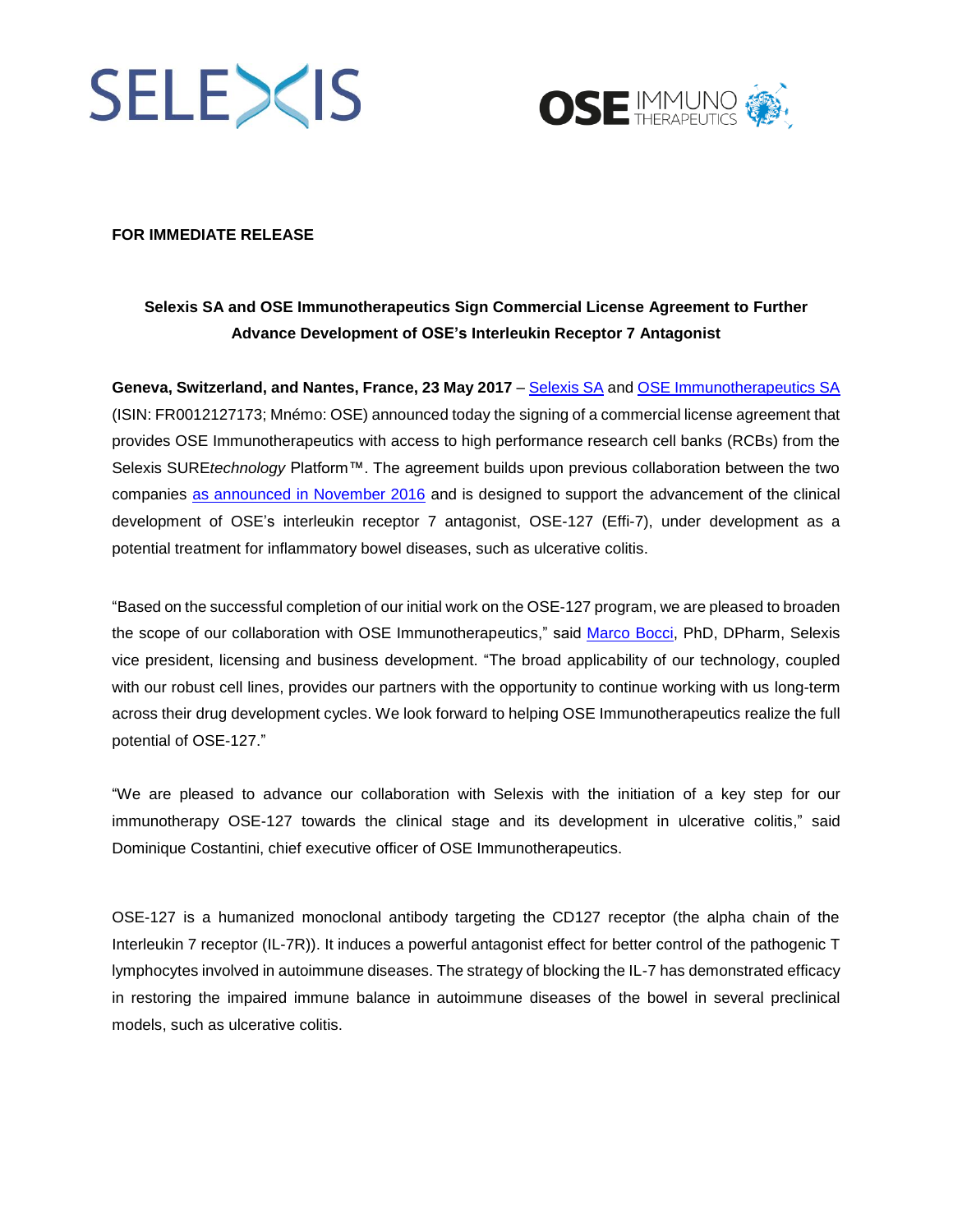### **About OSE Immunotherapeutics**

*Our ambition is to become a world leader in activation and regulation immunotherapies*: OSE Immunotherapeutics is a biotechnology company led by world-class immunologists and focused on the development of innovative immunotherapies of activation and regulation in immuno-oncology, autoimmune diseases and transplantation. The company has a balanced portfolio of first-in-class products with a diversified risk profile ranging from clinical Phase 3 registration trials to R&D:

In immuno-oncology:

- Tedopi®, a combination of 10 optimized neo-epitopes to induce specific T activation in immunooncology
	- o Currently in registration Phase 3 trial advanced NSCLC HLA A2+ patients EU /US
	- o Orphan Status in the US
	- o Registration expected in 2019
	- o A Phase 2 with Tedopi® in combination with a checkpoint inhibitor in NSCLC is considered in 2017.
- OSE-172 (Effi-DEM), new generation checkpoint inhibitor targeting the SIRP-α receptor
	- o In preclinical development for several cancer models.

In autoimmune diseases and transplantation:

- FR104, CD28-antagonist in immunotherapy
	- o Phase 1 trial completed
	- o For the treatment of autoimmune diseases and for use with transplantation
	- o Licensed to Janssen Biotech Inc. to pursue clinical development.
- OSE-127 (Effi-7), interleukin receptor-7 antagonist
	- o In preclinical development for inflammatory bowel diseases and other autoimmune diseases
	- $\circ$  License option agreement with Servier for the development and commercialization.

The portfolio's blockbuster potential gives OSE Immunotherapeutics the ability to enter into global agreements at different stages of development with major pharmaceutical players.

Immunotherapy is a highly promising and growing market. By 2023 Immunotherapy of cancer could represent nearly 60 percent of treatments against less than 3 percent at present\* and the projected market is estimated at \$67 billion in 2018.\*\*

There are more than 80 autoimmune diseases that represent a significant market including major players in the pharmaceutical industry with sales of towards \$10 billion for the main products. The medical need is largely unmet and requires the provision of new innovative products involved in the regulation of the immune system. More information: [http://ose-immuno.com](http://ose-immuno.com/)

> *\* Citi Research Equity \*\*BCC Research*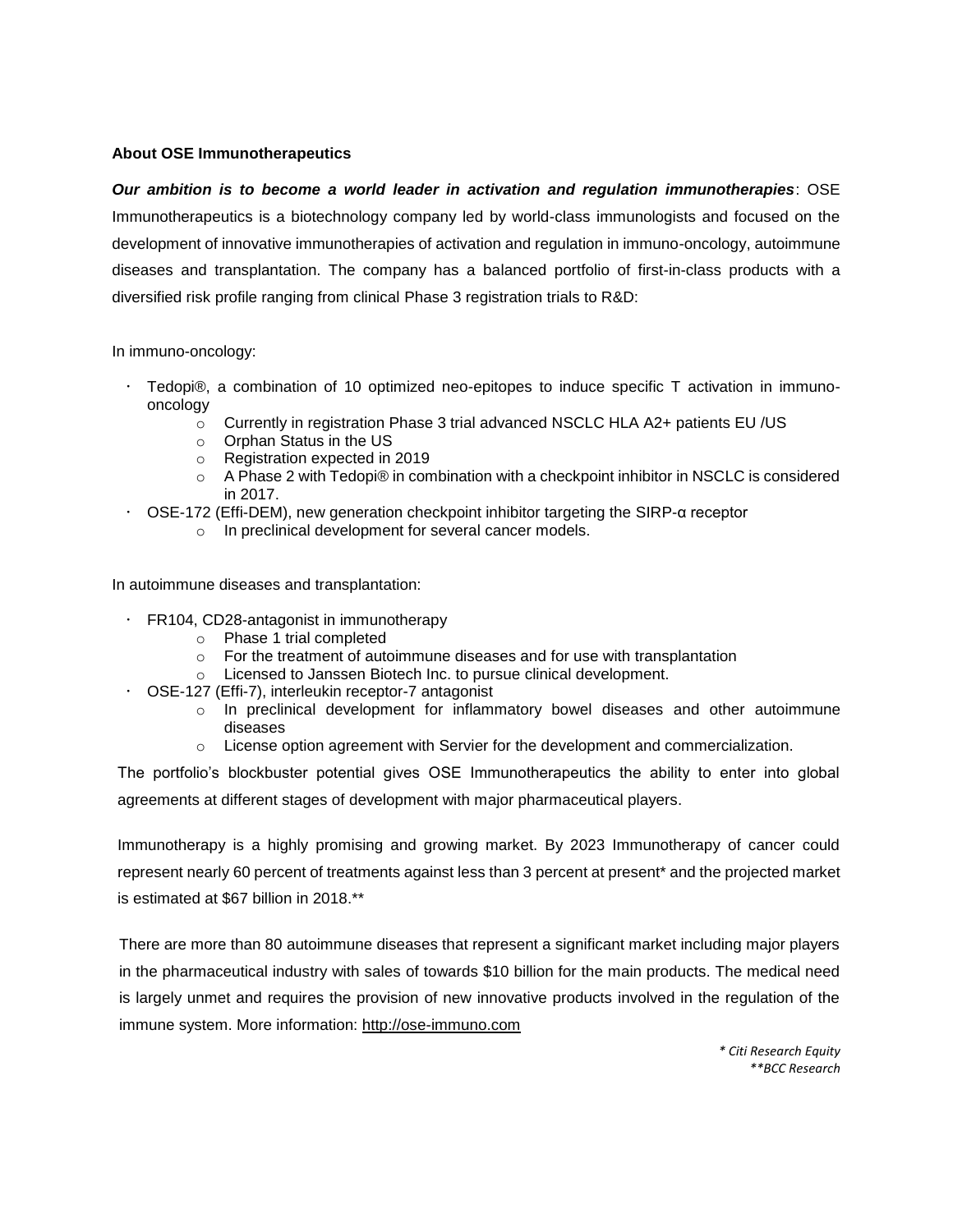### **About Selexis SA**

Selexis SA is a pioneering life sciences company and a global leader in mammalian (suspension-adapted CHO-K1) cell line generation, providing unparalleled proprietary technology and the highly specialized expertise that is necessary to translate scientific innovation into life-saving medicines for patients. Selexis' SURE*technology* Platform™ facilitates the rapid, stable, and cost-effective production of virtually any recombinant protein and provides seamless integration of the bioproduction continuum, spanning discovery to commercialization. With more than 95 partners worldwide, more than 75 biologic drug development programs and three commercial products utilizing its cell lines, Selexis has a history of empowering scientists and biopharmaceutical companies around the world to realize the full potential of their research. More information is available at [www.selexis.com.](http://www.selexis.com/)

**# # #**

### **FOR MORE INFORMATION**

- Web [www.selexis.com](http://www.selexis.com/)
- LinkedIn [www.linkedin.com/company/selexis-sa](http://www.linkedin.com/company/selexis-sa)
- 
- Twitter [www.twitter.com/SelexisSA](http://www.twitter.com/SelexisSA)
- Facebook [www.facebook.com/SelexisSA](http://www.facebook.com/SelexisSA)

**Media Inquiries for Selexis** Mike Beyer Sam Brown Inc. +1 312-961-2502 [mikebeyer@sambrown.com](mailto:mikebeyer@sambrown.com)

#### **Company Inquiries for Selexis**

Robert Meister Head, Corporate Communications +1 602-953-1716 [robert.meister@selexis.com](mailto:robert.meister@selexis.com)

### **Company Inquiries for OSE Immunotherapeutics OSE Immunotherapeutics**

Sylvie Détry [sylvie.detry@ose-immuno.com](mailto:sylvie.detry@ose-immuno.com) +33 143 297 857

# **Media Inquiries for OSE Immunotherapeutics Alize RP**

Caroline Carmagnol / Laetitia Abbar [oseimmuno@alizerp.com](mailto:oseimmuno@alizerp.com) +33 647 389 004

# **LifeSci Advisors**

Chris Maggos [chris@lifesciadvisors.com](file:///C:/Users/Sylvie%20Détry/AppData/Local/Microsoft/Windows/INetCache/Content.Outlook/JJHRRO4Q/chris@lifesciadvisors.com) +41 79 367 6254